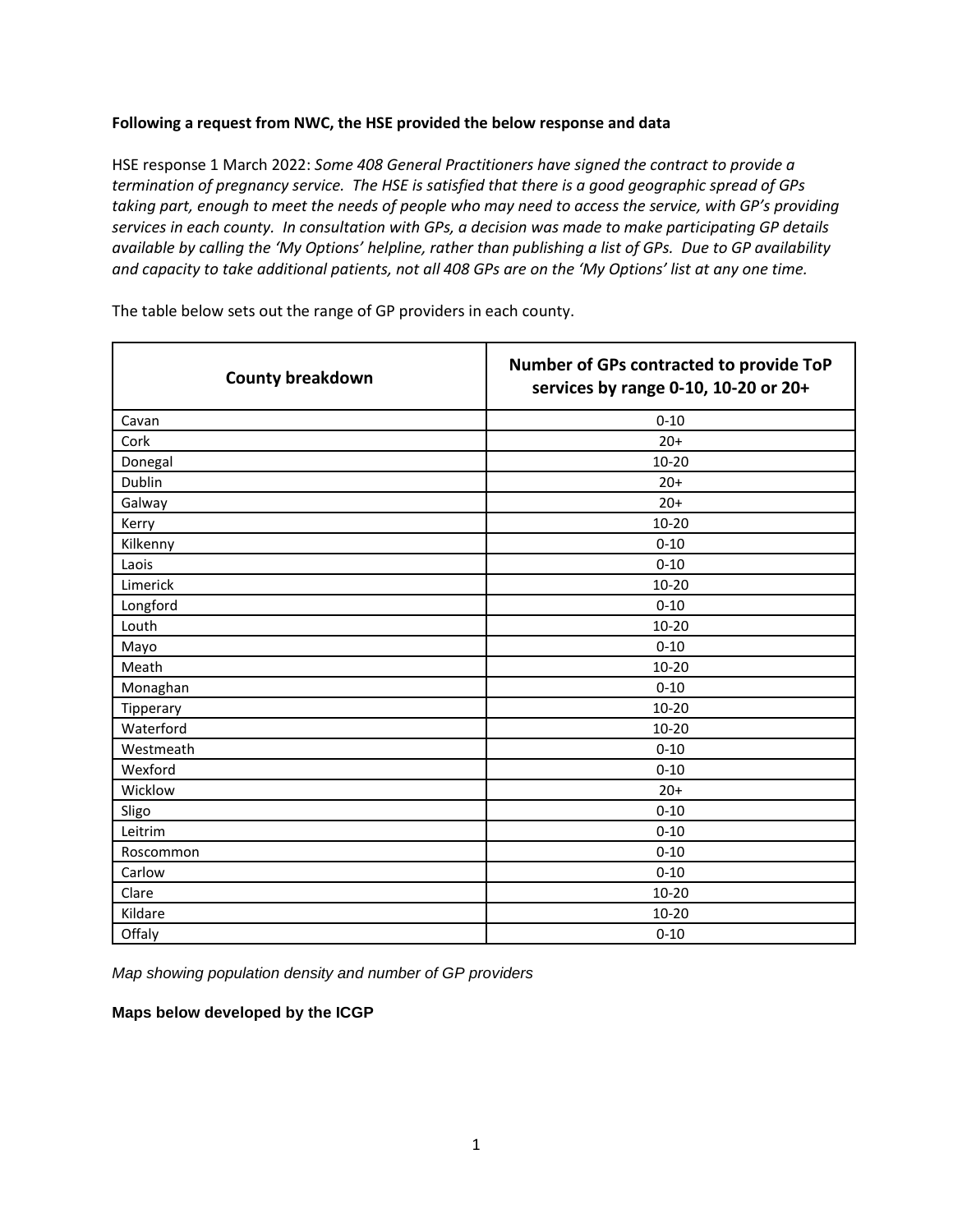

*Map showing ordinary county of residence for termination versus number of providers (TOP/1000 population is 2019 and TOP provider info is from 2022).*



The maternity hospitals providing abortion services in Ireland are: • National Maternity Hospital, Holles Street, Dublin • Rotunda Hospital, Dublin • Coombe Women & Infants University Hospital, Dublin • Midland Regional Hospital Mullingar, Co. Westmeath • Our Lady of Lourdes Hospital Drogheda, Co. Louth • University Hospital Galway, Galway • Mayo University Hospital, Castlebar, Co Mayo • University Maternity Hospital Limerick, Limerick • Cork University Maternity Hospital, Cork • University Hospital Waterford • Sligo University Hospital